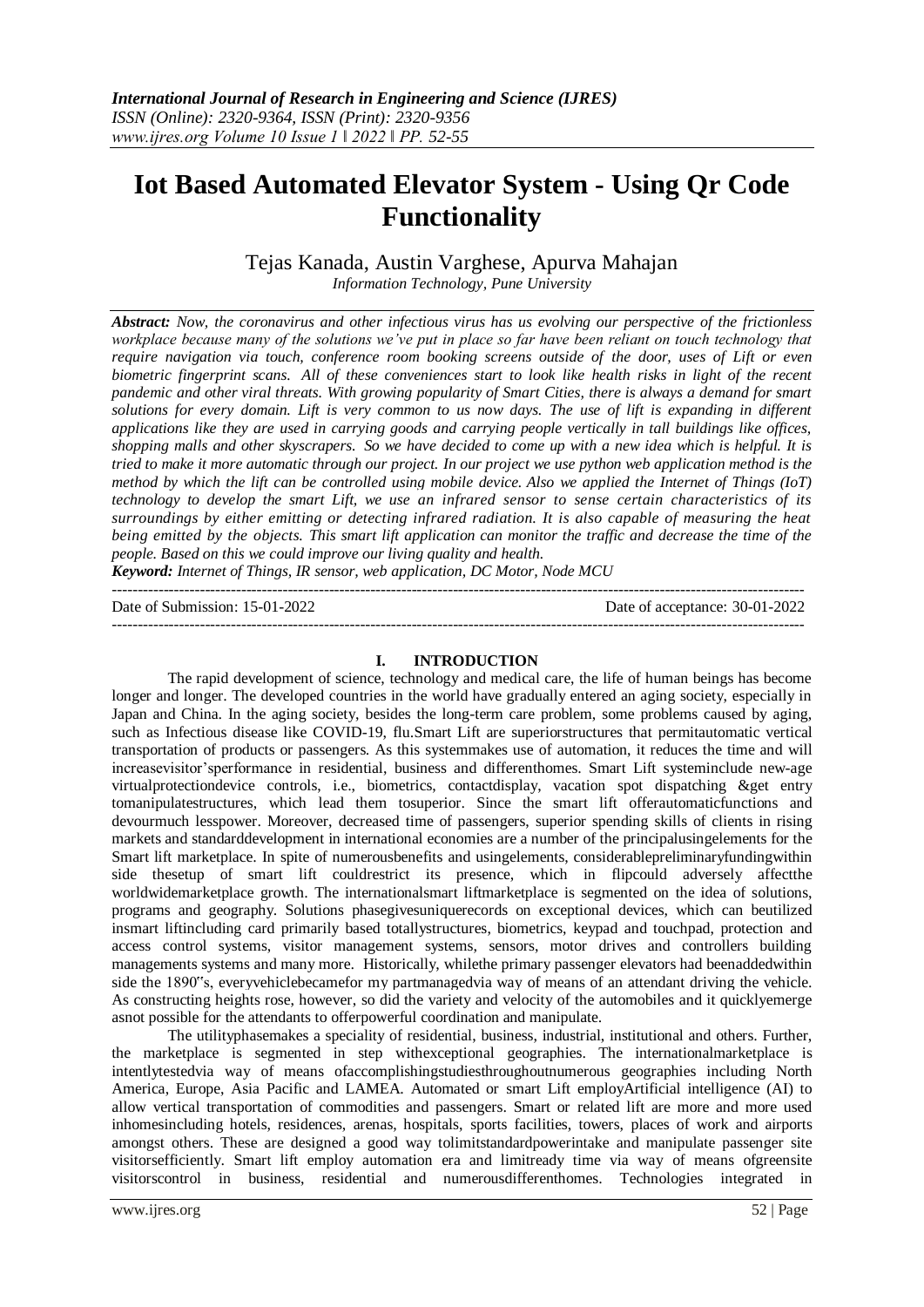thosedevicesconsist of biometrics, keypadget entry to and dispatching manipulatestructures, virtualprotectionmanipulatedevice and contact displaymanipulateamongst others. However, considerablepreliminaryprices of set up for smart liftrestrict their use worldwide. Battery backup, alarm, door interlocks, levelling device, brake device with velocity sensor, evacuation latch and hearth place and earthquake emergency go backand lots ofextra are all part of the lift manipulatedevice.With the advancement and innovation of technology and changing building infrastructure these control systems are becoming all the more versatile in order to securely manage building traffic. The deployment of automation to the lift systems reduces the wait time, increases efficient management of the traffic in residential, commercial and institutional buildings. In the proposed system, python based web application are developing. Web application manage automatic lift system. The most striking feature of our proposed system is that of avoiding unnecessary stops at floors.

#### **II. RELATED WORK**

Ansari, I.S. [1] propose a Wireless ad-hoc sensor networks are those that comprise of entities (sensor nodes) that can connect, communicate and coordinate with each other with neither a centralized server no many pre-existing infrastructure. Evaluating the performance of Mobile ad-hoc wireless networks is important because it allows determining the types of applications that can be supported on such networks. BER (Bit Error Rate) of an average multi-hop route directly affects the ability of an ad hoc wireless network to support applications requiring a specific BER, for a given no de-transmission power and node spatial density. Given this feature, destination node can estimate stability of routes and can select the best and more stable route. Therefore we can reduce the delay and jitter of sending data packets. Furtado, H.; Trobec, [7], propose the network performance metrics evaluated in these studies are usually network layer related parameters such as packet delivery ratio, average end-to-end delay, and average hop count, and control packet overhead. Such Wireless sensor networks have been successfully deployed and have numerous applications in several fields such as Medicine.Zhi Sun, Pu Wang, Mehmet C. Vuran, Mznah A. Al-Rodhaan, AbdullahM. Al-Dhelaan, and Ian F. Akyildiz, [8] propose a typical wireless node is equipped with at least one sensor that could be as simple as a small thermistor or as complicated as miniature video capturing system; Military.

Shibata, Y.Sato, Y.Ogasawara, N. and Chiba, G. [9] propose the security checkpoints are set up on the international roads where all vehicle traffic is stopped to detect and apprehend illegal aliens, drugs, and other illegal activity. Each border troop watches and controls a specific section of the border. The troops patrol the border according to predetermined route and time interval. Under the conventional border patrol system, even modest-sized areas require extensive human resources if manual patrolling is considered alone; Environment monitoring. Chowdhury, M.U.; Perera, D.; Pham, T. [2] propose another application of wireless sensor networks is our elevator system. As our proposed elevator system communicates in a multi-hop manner, this means that every node (floor) can only communicate with its adjacent nodes (floors) only. All nodes are capable of being informed of each other"s traffic through this technique of wireless multi-hop communication. The challenge in ad-hoc networks are the development of dynamic routing protocols that can efficiently finds routes between two communicating nodes. The routing protocols must be able to keep up with the high degree of node mobility, which effects rapid and unpredictable topology changes.

Daniel M. Munoz; Carlos H. Llanos[3] Propose the two basic algorithms that make the decision to stop the elevator car at a particular floor, called the dispatching algorithms, are (a) Based on the current direction of the elevator. (b) Based on the time of request from each floor. On the other hand, in the time-based approach, the requests are stored in a queue and ordered according to their time of arrival. Jianchang Liu; Yiyang Liu; [4] revolve around the objectives of either minimizing the consumption of power or minimizing the average waiting time for passengers. In the first approach, if the elevator is currently moving in a certain direction, it will stop at floors in its way that have requests in that direction only and will change direction once it serves them and if there are requests in the opposite direction. YashaswiniJogi[10] develop a Wireless Sensor Networks to Implement Smart Elevator System. Smart elevator system utilizes a wireless multi-hop ad-hoc sensor network and will be simulated and prototyped depicting a building comprising of five floors. We emulate each floor using a single laptop to ease simulation and implement a graphical view of the system at work.

## **II.PROPOSED SYSTEM**

In present lift systems, we have to touch lift's button to select the floor. Lift buttons and side rails are a potential risk if your hands become contaminated and you touch your face. In our system passengers can enter their destinations through their own mobile devices. We propose a system which having web application to reduce manual work. In this system we use Firebase cloud for mange the web application database. We use another three most important devices NodeMCU, Motor and IR sensor. The description of the system is as follows: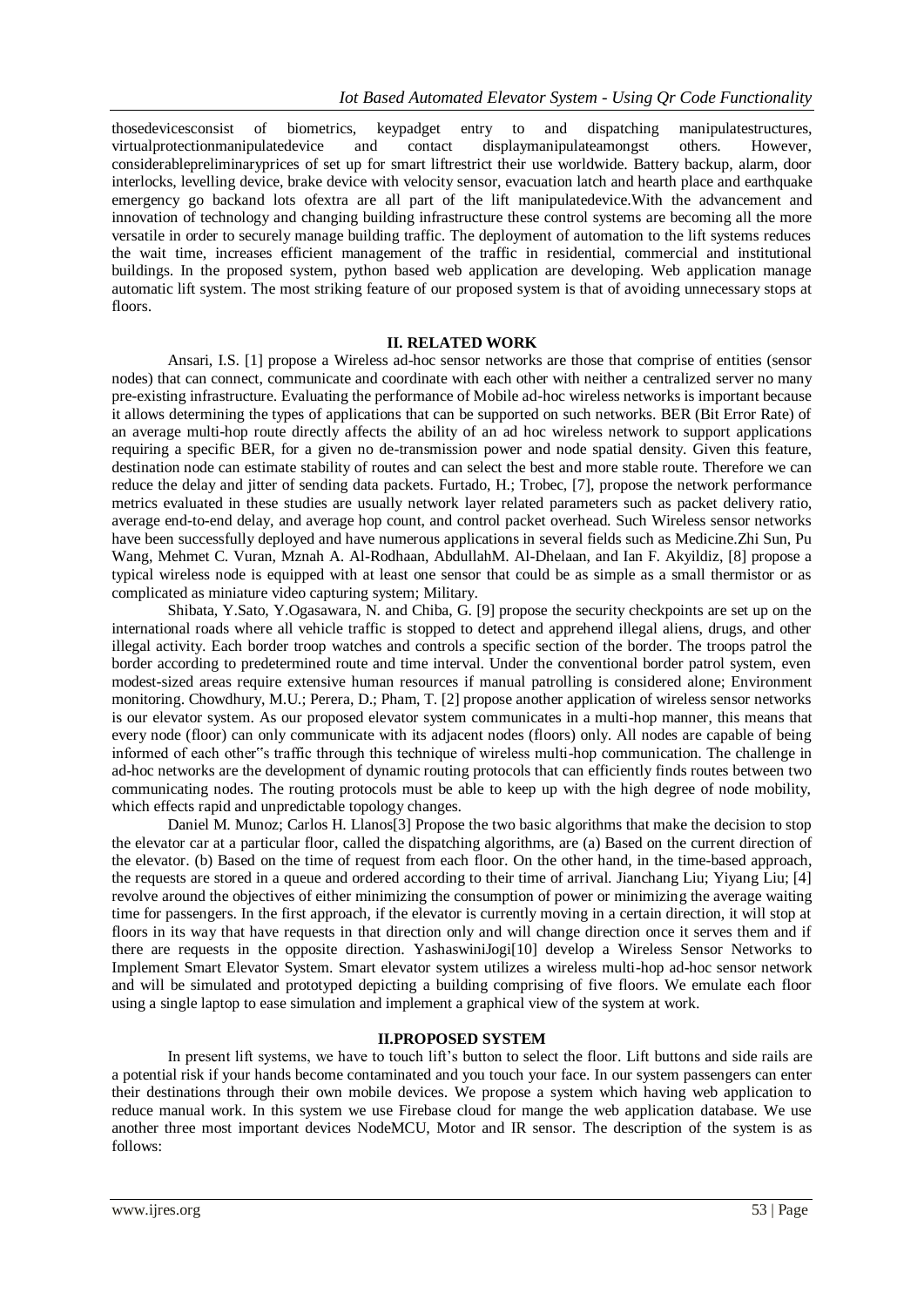# *1. Python web application*

This web application monitor the whole system which manually worked, for example lift buttons. Buttons are used for floor selection, lift dower on and off. This web application having Graphical User Interface so user can easily handle that application.



Fig. Architecture of proposed system

## *2. IR sensors*

They are now used in a variety of IoT projects, especially in Healthcare as they make monitoring of blood flow and blood pressure simple. They are even used in a wide array of regular smart devices such as smart watches and smartphones as well. Other common use includes home appliances & remote control, breath analysis, Infrared vision (i.e. visualize heat leaks in electronics, monitor blood flow, art historians to see under layers of paint), wearable electronics, optical communication, non-contact based temperature measurements, automotive blind-angle detection. In our system we are using an infrared sensor to sense certain characteristics of its surroundings by either emitting or detecting infrared radiation. IR sensor is used here to detect the lift on all floors. Each floor should have different IR sensor.

## *3. NodeMCU*

In our system we use NodeMCU. Since NodeMCU is an open-source platform, its hardware design is open for edit/modify/build. NodeMCU Dev Kit/board consist of ESP8266 Wi-Fi enabled chip. The ESP8266 is a low-cost [Wi-Fi](https://en.wikipedia.org/wiki/Wi-Fi) chip developed by Expressive Systems with TCP/IP protocol. NodeMCU Dev Kit has Arduino like Analog (i.e. A0) and Digital (D0-D8) pins on its board. It supports serial communication protocols i.e. UART, SPI, I2C, etc. Using such serial protocols we can connect it with serial devices like I2C enabled LCD display, Magnetometer HMC5883, MPU-6050 Gyro meter + Accelerometer, RTC chips, GPS modules, touch screen displays, SD cards, etc.

## *4. DC Motor*

The development of technology has brought many changes to the electric engines, increasing their performance and reducing power consumption and size. Electronic adjustments, introduced in the lifts since the 60s of the last century, have greatly increased the ride comfort by allowing the installation of faster and more comfortable lifts. Lifts used the expensive Ward-Leonard system (asynchronous motor connected to the power supply, mechanically coupled to a dynamo supplying DC to the motor connected to the winch or gearless motor). The speed control was achieved by varying the dynamo voltage. The first controllers provided for the variation via resistors which progressively varied the voltage armature of the d.c. motor, causing the consequent and proportional speed control. This system, conceptually simple but with a very complex and expensive application, offered an excellent ride comfort even at high speed.

When a current-carrying conductor is placed in a [magnetic](https://www.electrical4u.com/magnetic-field/) field, it experiences a torque and has a tendency to move. In other words, when a magnetic field and an electric field interact, a mechanical force is produced. The DC motor or direct current motor works on that principle. In the DC motor,

$$
T = K I
$$
 and  $E = K\omega$